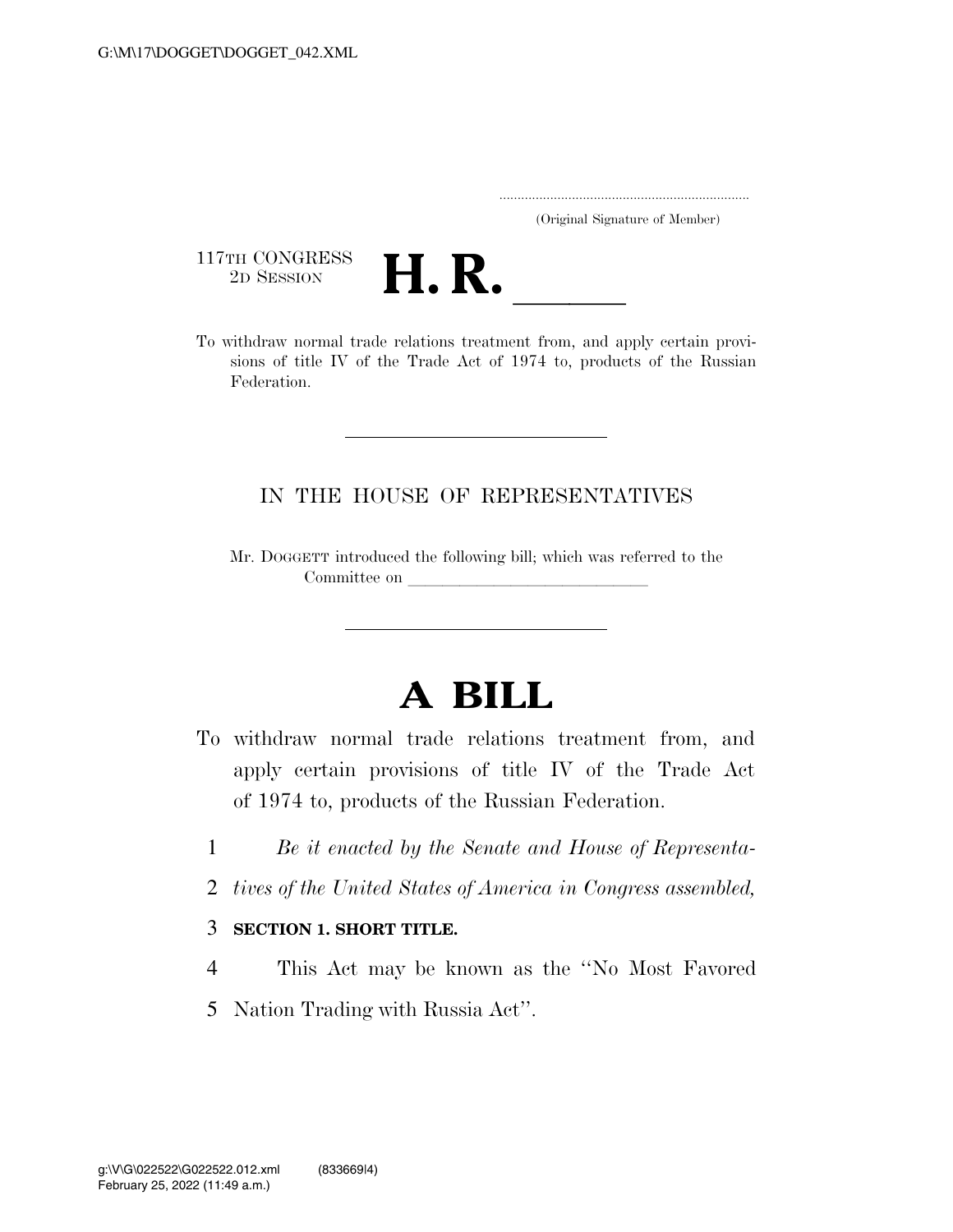$\mathfrak{D}$ 

## **SEC. 2. WITHDRAWAL OF NORMAL TRADE RELATIONS TREATMENT WITH THE RUSSIAN FEDERA-TION.**

 Notwithstanding the provisions of title I of the Russia and Moldova Jackson-Vanik Repeal and Sergei Magnitsky Rule of Law Accountability Act of 2012 (Public Law 112– 208; 19 U.S.C. 2434 note) or any other provision of law, effective on the date of the enactment of this Act—

 (1) normal trade relations treatment shall not apply pursuant to section 102 of that Act to the products of the Russian Federation; and

 (2) normal trade relations treatment may there- after be extended to the products of the Russian Federation only in accordance with the provisions of chapter 1 of title IV of the Trade Act of 1974 (19 U.S.C. 2431 et seq.), as in effect with respect to the products of the Russian Federation on the day be- fore the effective date of the accession of the Rus-sian Federation to the World Trade Organization.

**SEC. 3. COOPERATION WITH UNITED STATES ALLIES AND** 

**PARTNERS.** 

 (a) IN GENERAL.—The President shall encourage al-lies and partners of the United States—

 (1) to consider taking similar actions such as the withdrawal of permanent normal trade relations